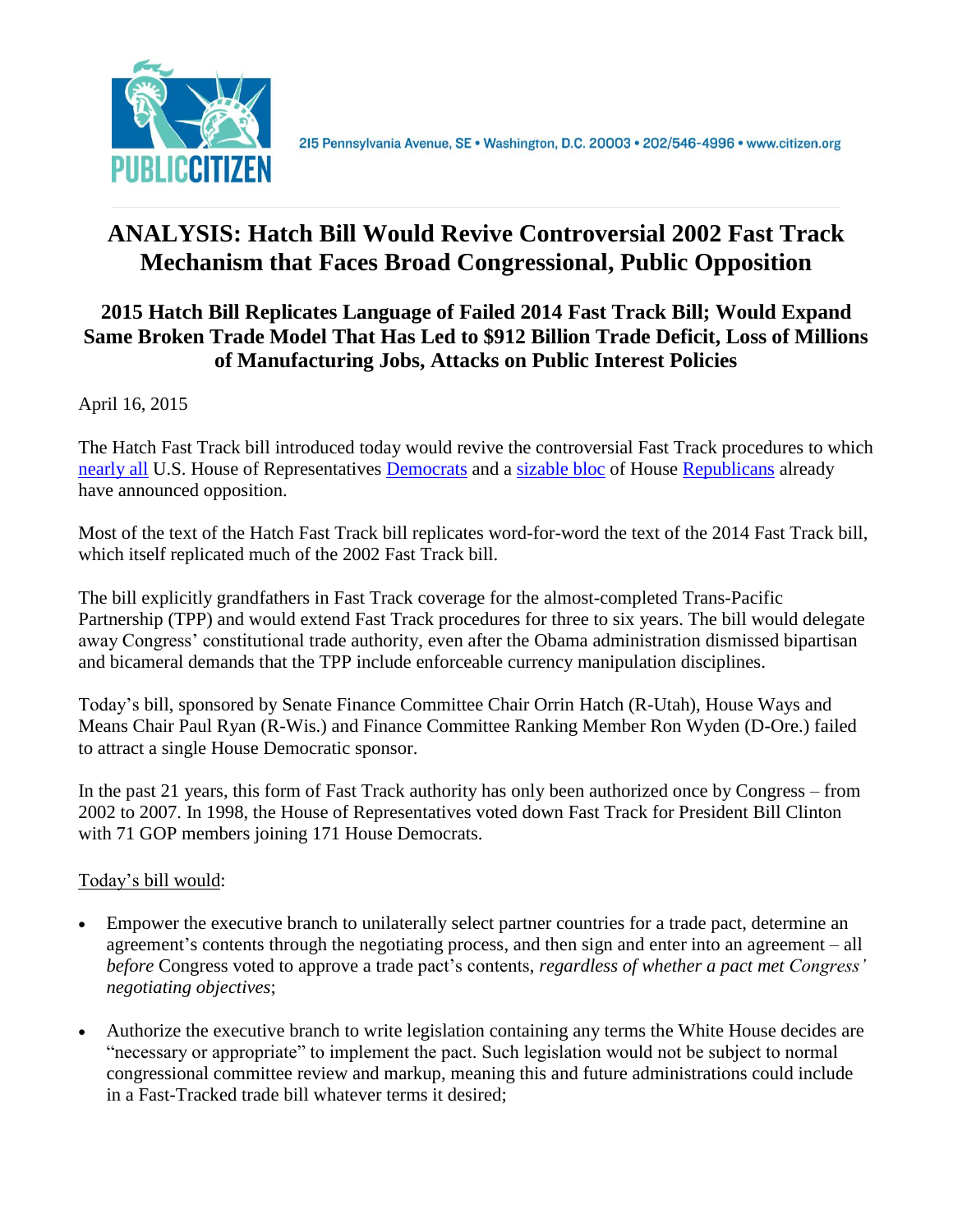- Require votes in both chambers within 90 days, forbidding any amendments and limiting debate to 20 hours, *whether or not Congress' negotiating objectives were met*.
- Instead of establishing a new "exit ramp," the bill literally replicates the same impossible conditions from past Fast Track bills that make the "procedural disapproval" mechanism to remove an agreement from Fast Track unusable. A resolution to do so must be approved by both the Senate Finance and the House Ways and Means committees and then be passed by both chambers within 60 days. (Sec.  $6(b)(1-2)$ ) The bill's only new feature in this respect is a new "consultation and compliance" procedure that would only be usable *after an agreement was already signed and entered into*, at which point changes to the pact could be made only if all other negotiating parties agreed to reopen negotiations and then agreed to the changes (likely after extracting further concessions from the United States). (Sec. 6(b)(3-4)) That process would require approval by 60 Senators to take a pact off of Fast Track consideration, even though a simple majority "no" vote in the Senate would have the same effect on an agreement. In contrast, the 1988 Fast Track empowered either the House Ways and Means or the Senate Finance committees to vote by simple majority to remove a pact from Fast Track consideration, with no additional floor votes required. And, such a disapproval action was authorized *before* a president could sign and enter into a trade agreement. (19 USC 2903(c)(2)(B))

# **Analysis of the Hatch Bill: Core Provisions Are Identical to 2002 Fast Track**

# **Like the 2014 Hatch-Camp-Baucus Fast Track bill, the 2015 Hatch bill replicates the procedures included in the 2002 grant of Fast Track that expired in 2007:**

- The president would be empowered to unilaterally select trade negotiating partners and commence negotiations on a pact for which Fast Track procedures would apply. Like the 2002 Fast Track, in the Hatch bill this authority is conditioned only on *pro forma* consultations and 90 calendar days' notice being given to Congress before negotiations begin. Replicating the 2002 Fast Track, the bill provides no role for Congress in selecting with which countries negotiations subject to Fast Track treatment are initiated. (Sec.  $3(d)$  and  $5(a)$ )
- The president would be empowered to unilaterally control the contents of an agreement. As with the 2002 Fast Track, congressional negotiating objectives in the Hatch bill are not enforceable. Whether or not U.S. negotiators obtain the listed negotiating objectives, the Hatch bill would empower the president to sign and enter into a trade pact before Congress votes on it, with a guarantee that the executive branch could write legislation to implement the pact and obtain House and Senate votes within 90 days, with all amendments forbidden and a maximum of 20 hours of debate permitted. (Sec. 3(b))
- Democratic and GOP presidents alike have [historically ignored negotiating objectives](http://www.citizen.org/documents/no-acceptable-fast-track.pdf) included in Fast Track. The 1988 Fast Track used for the North American Free Trade Agreement (NAFTA) and the establishment of the World Trade Organization (WTO) included a negotiating objective on labor standards, but neither pact included such terms. The 2002 Fast Track listed as a priority the establishment of mechanisms to counter currency manipulation, but none of the pacts established under that authority included such terms.
- The president would be authorized to sign and enter into an agreement subject to expedited consideration conditioned only on *pro forma* consultations and providing Congress 90 calendar days' notice prior to doing so. (Sec. 3(b) and 6(a)) The executive branch alone would determine when negotiations are "complete." The congressional "consultation" mechanisms in the Hatch bill do not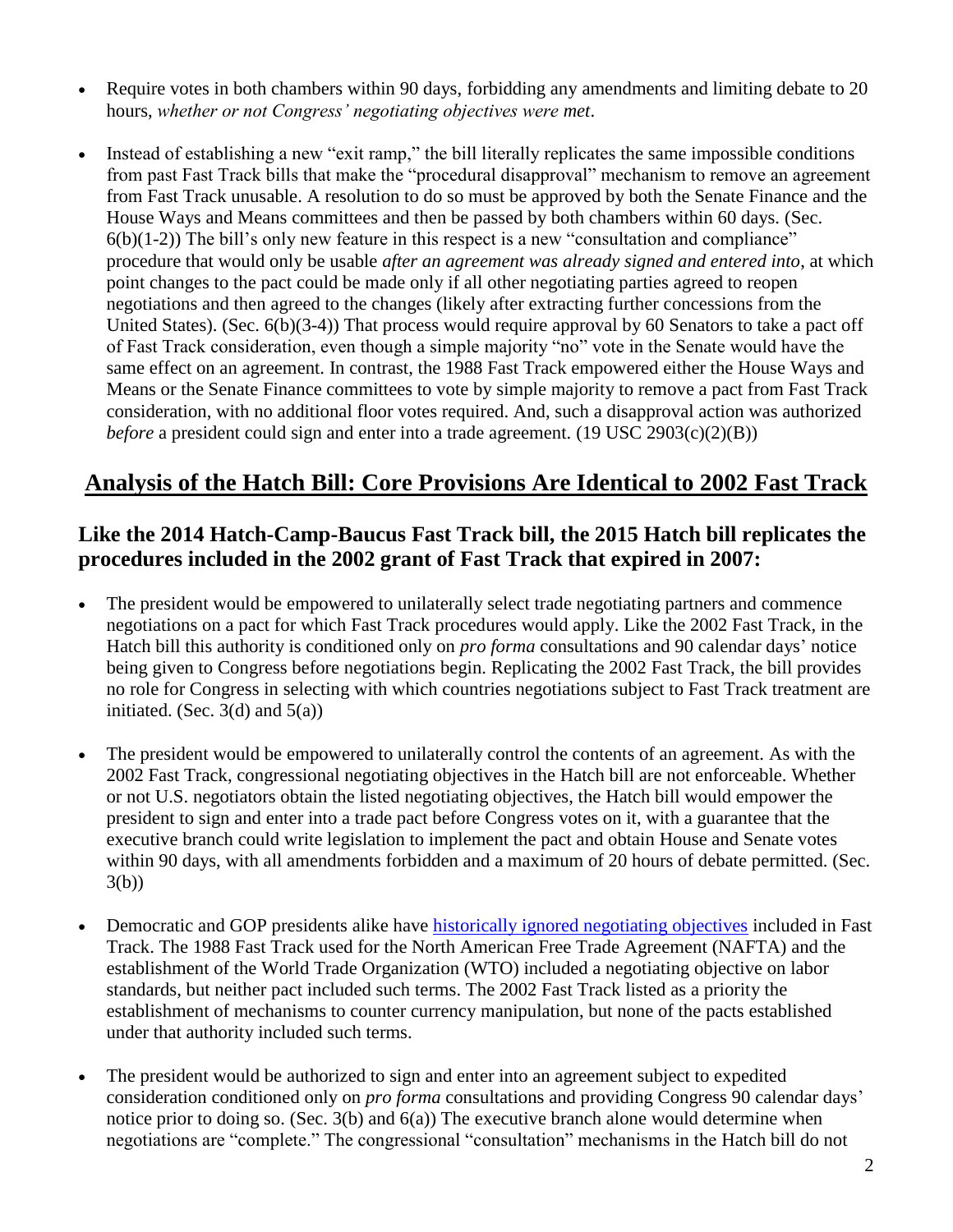provide Congress with any authority or mechanism to certify that its objectives were met before an agreement is signed.

- The president would be authorized to write expansive implementing legislation for a signed pact and submit it for consideration. (Sec. 3(b)) As with the 2002 Fast Track, such legislation would not be subject to congressional committee markup and amendment. The 2002 Fast Track states that this legislation can include any changes to U.S. law that the president deems "necessary or appropriate to implement such trade agreement or agreements." (19 USC 3803(b)(3)(B)(ii)) Inclusion of the term "appropriate" in this section of past Fast Track authorities has been controversial, because it provides enormous discretion for the executive branch to include changes to existing U.S. law that Congress may or may not deem *necessary* to implement an agreement. Indeed, inclusion of the term "appropriate" has enabled Democratic and GOP administrations alike to insert extraneous changes to U.S. law into legislation that skirts committee mark up and is not subject to floor amendment. Rather than remove the term "appropriate," the Hatch bill merely adds the superfluous modifier "strictly" in front of the same "necessary or appropriate" language found in the 2002 Fast Track. (Sec. 3(b)(3)(B)(ii)) As with the 2002 Fast Track, there is no point of order or other mechanism to challenge inclusion of overreaching provisions in the implementing bill.
- Like the 2002 Fast Track, the Hatch bill would require the House to vote on such legislation within 60 session days, with the Senate having an additional 30 days to vote thereafter. (Sec. 3(b)(3)(A))
- Like the 2002 Fast Track, the Hatch bill would forbid all amendments and permit only 20 hours of debate on such legislation in the House and Senate. Voting, including in the Senate, would be by simple majority. (Sec. 3(b)(3)(A))

#### **The Hatch bill includes several negotiating objectives not found in the 2002 Fast Track authority, most of which were also in the 2014 bill. However, the Fast Track process that the legislation would re-establish ensures that these negotiating objectives are entirely unenforceable:**

- Today's bill includes a new negotiating objective related to human rights: "to promote respect for internationally recognized human rights." (Sec. 2(a)(11)) But since the bill does not alter the fundamental Fast Track process, the president still would be able to unilaterally pick countries with serious human rights abuses as trade negotiating partners, initiate negotiations with them, conclude negotiations, and sign and enter into the trade agreement with the governments committing the abuses, with no opportunity for Congress to require the president to do otherwise.
- In addition to the Fast Track procedure applying whether or not objectives are met, some of the Hatch bill negotiating objectives advertised as "new" are in fact identical to what was in the 2014 bill and were referenced in the 2002 Fast Track. For example, the 2002 Fast Track included currency measures: "seek to establish consultative mechanisms among parties to trade agreements to examine the trade consequences of significant and unanticipated currency movements and to scrutinize whether a foreign government engaged in a pattern of manipulating its currency to promote a competitive advantage in international trade." (19 USC 3802(c)(12)) The so-called "new" text in the Hatch bill repeats word-for-word what was in the 2014 Fast Track bill: "The principal negotiating objective of the United States with respect to currency practices is that parties to a trade agreement with the United States avoid manipulating exchange rates in order to prevent effective balance of payments adjustment or to gain an unfair competitive advantage over other parties to the agreement, such as through cooperative mechanisms, enforceable rules, reporting, monitoring, transparency, or other means, as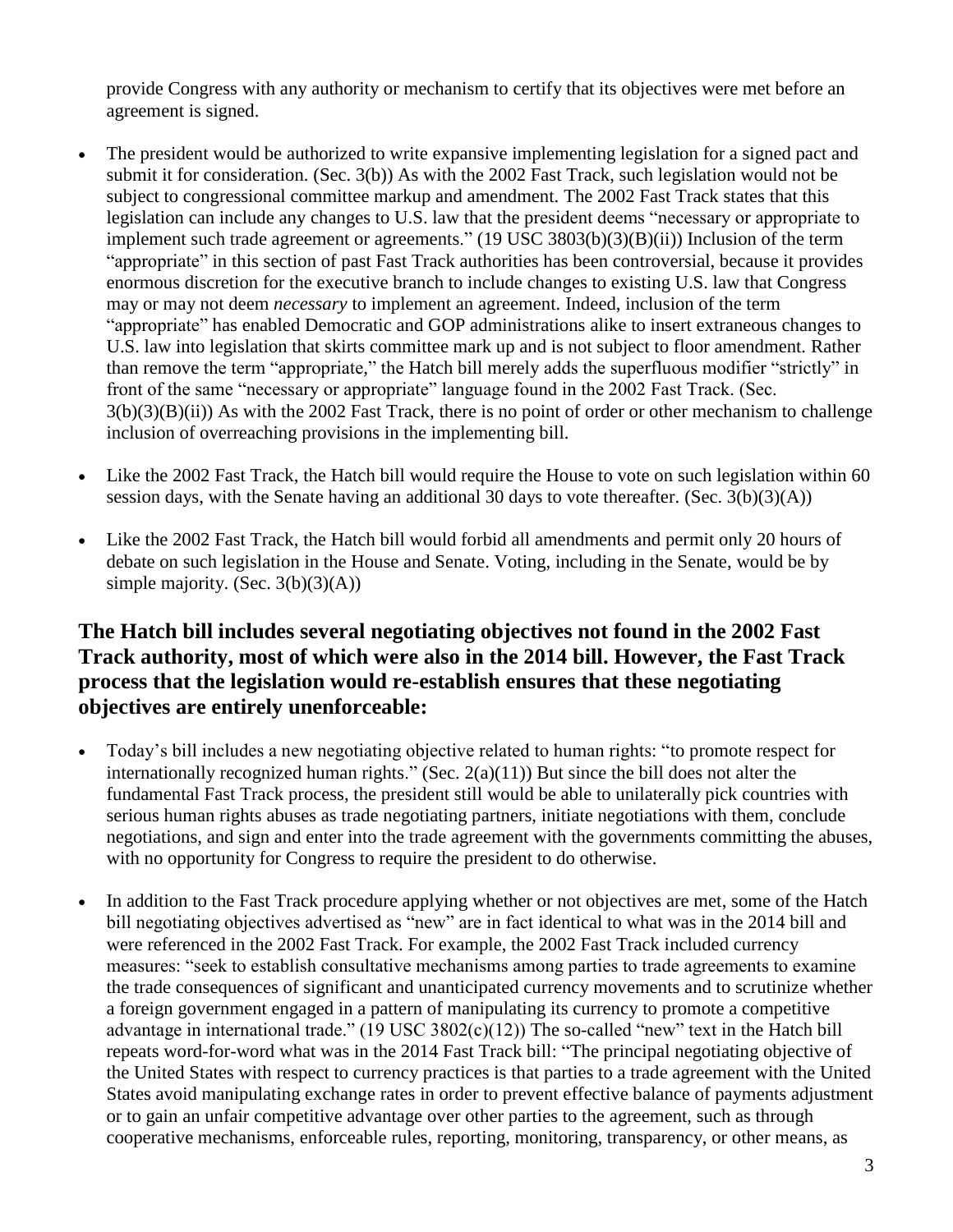appropriate." (Sec. 2(b)(11)) Even if Congress had the power to ensure that this negotiating objective was met, the language of this negotiating objective itself does not require *enforceable* disciplines on currency manipulation to be included in the TPP or other deals obtaining Fast Track treatment. Despite the requests from bipartisan majorities of both houses of Congress that enforceable currency manipulation disciplines be included in the TPP, the Hatch negotiating objective lists "enforceable rules" as just one approach among several non-binding options for the TPP and other Fast Tracked deals.

 The bill's negotiating objectives regarding labor and the environment replicate those of the 2014 fast Track bill, which in turn memorialize the provisions of the "May 10, 2007" deal that, according to recent government reports, have proven ineffective. (Sec. 2(b)(10)) While the May 10 provisions went beyond the 2002 Fast Track objectives regarding labor, a U.S. [Government Accountability Office](http://www.gao.gov/assets/670/666787.pdf)  [\(GAO\) report](http://www.gao.gov/assets/670/666787.pdf) released in November 2014 found broad labor rights violations across five surveyed Free Trade Agreement (FTA) partner countries, regardless of whether or not the FTA includes the labor provisions of the May 10 deal.

#### **Provisions touted as improving transparency would in fact provide a statutory basis for the unacceptable practice of requiring congressional staff to have security clearances to view any draft trade pact text and would fail to match even the level of transparency seen during the Bush administration's trade negotiations:**

- The Hatch bill would simply formalize the past practices of the Office of the U.S. Trade Representative (USTR) under the Bill Clinton and George W. Bush administrations. The bill would formally designate trade agreements as falling under the national security-related clearance system, requiring USTR to create guidelines that would bar access to any draft trade pact text for congressional staff without security clearances. The other "transparency" provisions in the Hatch bill would simply return to the status quo level of transparency under the Clinton and Bush administrations before the Obama administration's anomalous steps backwards. For instance, during NAFTA negotiations, members of Congress had open access to the full draft composite NAFTA texts with a new version placed into a secure reading room in the U.S. Capitol after each round of negotiations. In the summer of 2013, the Obama administration finally responded to growing pressure by members of Congress for access to draft composite Trans-Pacific Partnership texts by bringing requested specific chapters to members' offices for review when a member asked for such access, but forbade members' staff (even those with security clearance) from being present or notes from being taken. Returning to the same degree of congressional access provided by the Bush administration while continuing to exclude public and press access to draft trade pact texts is hardly worth applauding. (Sec.  $4(a)(3)$ )
- As for public transparency, the Hatch bill actually fails even to reach the openness of the Bush administration. During negotiations for the Free Trade Area of the Americas under that administration, USTR released the draft composite negotiating text of the agreement on the USTR website for anyone to read. The Hatch bill includes no such requirement for the draft texts of Fast Tracked trade agreements to be released to the public. A close read of a new provision requiring USTR to post a trade agreement text on its website 60 days before signing reveals that this timing would be 30 days after the agreement was initialed and the text locked, meaning the text would only become public after it was too late for the public or Congress to demand changes. (Sec.  $6(a)(1)$ )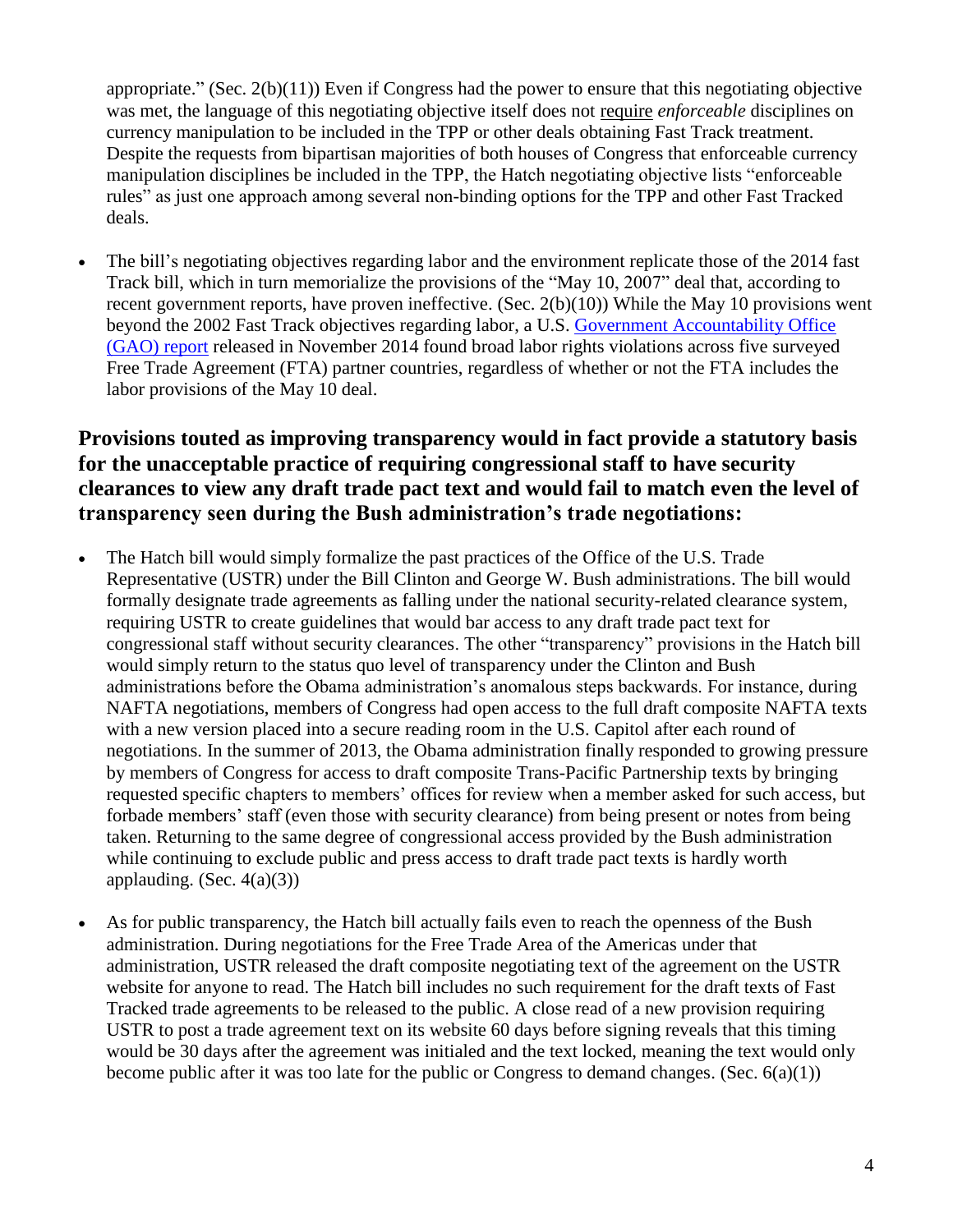# **What is touted as "strengthen[ing] congressional oversight" is actually the renaming of the 2002 Congressional Oversight Group as the "House Advisory Group on Negotiations" and the "Senate Advisory Group on Negotiations."**

- The 2002 Fast Track established a Congressional Oversight Group (COG) comprised of members of Congress appointed by congressional leaders who were to obtain special briefings from USTR on the status of negotiations and to attend negotiations on an advisory basis. The Hatch bill renames the COG – delineating a "House Advisory Group on Negotiations" and a "Senate Advisory Group on Negotiations" and describing joint activities of the two – but includes the same appointment process and limited role for congressional trade advisory groups as found in the 2002 Fast Track. This exact language was also in the 2014 bill. (Sec. 4(c))
- The Hatch bill instructs USTR to write guidelines for its consultations with Congress, the public and private sector advisory groups. In effect, this provision merely requires USTR to put into writing how it will (or will not) relate to these interested parties. (Sec. 4(a)(3), Sec. 4(b)(3), Sec. 4(d) and Sec. 4(e))

# **The Hatch bill faces long odds for approval in the 114th Congress:**

- Today's Hatch bill makes only minor adjustments to the Hatch-Camp-Baucus Fast Track bill that was dead on arrival in the House when it was introduced on January 9, 2014. There were literally only a handful of House Democrats who supported the Hatch-Camp-Baucus bill: eight out of 201 members. And the House GOP leadership could not count more than 100 members as "yes" votes on the bill while 27 members, 20 of whom returned to the 114th Congress, signed letters against Fast Track in 2013. That is why the Hatch-Camp-Baucus bill never moved towards a floor vote. The 2014 congressional election did not change the House GOP leadership's calculus – in January 2015 House Speaker John Boehner (R-Ohio) said he needed to see 50 firm Democrat votes before a Fast Track bill could move.
- Before their second month in Congress, 14 of the 17 current [freshmen](http://www.lipinski.house.gov/press-releases/rep-lipinski-opposes-giving-up-congressional-authority-and-allowing-president-to-fasttrack-international-trade-agreements/) [Democrats](http://www.citizen.org/documents/gallego-fast-track-letter-january-2015.pdf) [in the](http://www.citizen.org/documents/norcross-tpp-letter-january-2015.pdf) [House](http://www.citizen.org/documents/aguilar-moulton-torres-trade-letter-january-2015.pdf) signed letters opposing or expressing serious concerns with Fast Track (12 of the 15 elected in November 2014 and two elected in special elections in 2014). This occurred despite intense pressure from the administration to not take a public position against Fast Track. And, in contrast to past Congresses, a sizable bloc of freshmen GOP members has refused to declare support for Fast Track despite a corporate lobby push.
- A string of letters in November 2013 showed broad opposition to the 2002 Fast Track delegation mechanism that the Hatch bill would revive. A [letter](http://delauro.house.gov/index.php?option=com_content&view=article&id=1455:delauro-miller-lead-151-house-dems-telling-president-they-will-not-support-outdated-fast-track-for-trans-pacific-partnership&Itemid=21) sent to President Obama by 151 Democrats opposed Fast Track authority and called for the creation of a new mechanism for trade agreement negotiations and approval. Twenty-seven Republicans also announced their opposition to Fast Track in [two](http://jones.house.gov/sites/jones.house.gov/files/11.12.13%20Fast%20Track%20Letter_0.pdf) [letters](http://www.citizen.org/documents/joyce-fast-track-letter.pdf) to Obama. And most Democratic members of the House Ways and Means Committee joined an additional [letter](http://blumenauer.house.gov/press-releases/thompson-blumenauer-call-on-obama-administration-to-work-with-congress-on-fair-tpa-legislation-that-creates-jobs-and-grows-us-economy/) noting that the old Fast Track process enjoys little support.
- Today's bill comes despite broad and growing public opposition to Fast Track and the TPP. A 2015 bipartisan [poll](http://blogs.wsj.com/washwire/2015/01/21/poll-finds-agenda-gap-between-leaders-american-people/) from the *Wall Street Journal* and *NBC News* shows that 75 percent of Americans think that the TPP should be rejected or delayed. In recent weeks, voters in Maryland, [Oregon,](http://www.wsj.com/articles/activists-in-blimp-rv-target-sen-ron-wyden-over-trade-deal-1428444536) [Washington,](http://www.goskagit.com/all_access/demonstrators-oppose-expedited-procedure-for-international-trade-deals/article_1fb5782b-7ed8-583e-be28-faf6b942c111.html) [Connecticut,](http://www.ctpost.com/local/article/Protest-attacks-Himes-stance-on-trade-6094227.php) [Colorado](http://www.dailycamera.com/editorials/ci_27824422/editorial-jared-polis-and-free-trade) and other states protested against Fast Track, citing the devastating impact past Fast Tracked pacts have had on local jobs, small businesses and farmers. [Recent data](http://citizen.org/2014-trade-data) show that similar trade deals have already pushed the United States to the precipice of a historic \$1 trillion trade